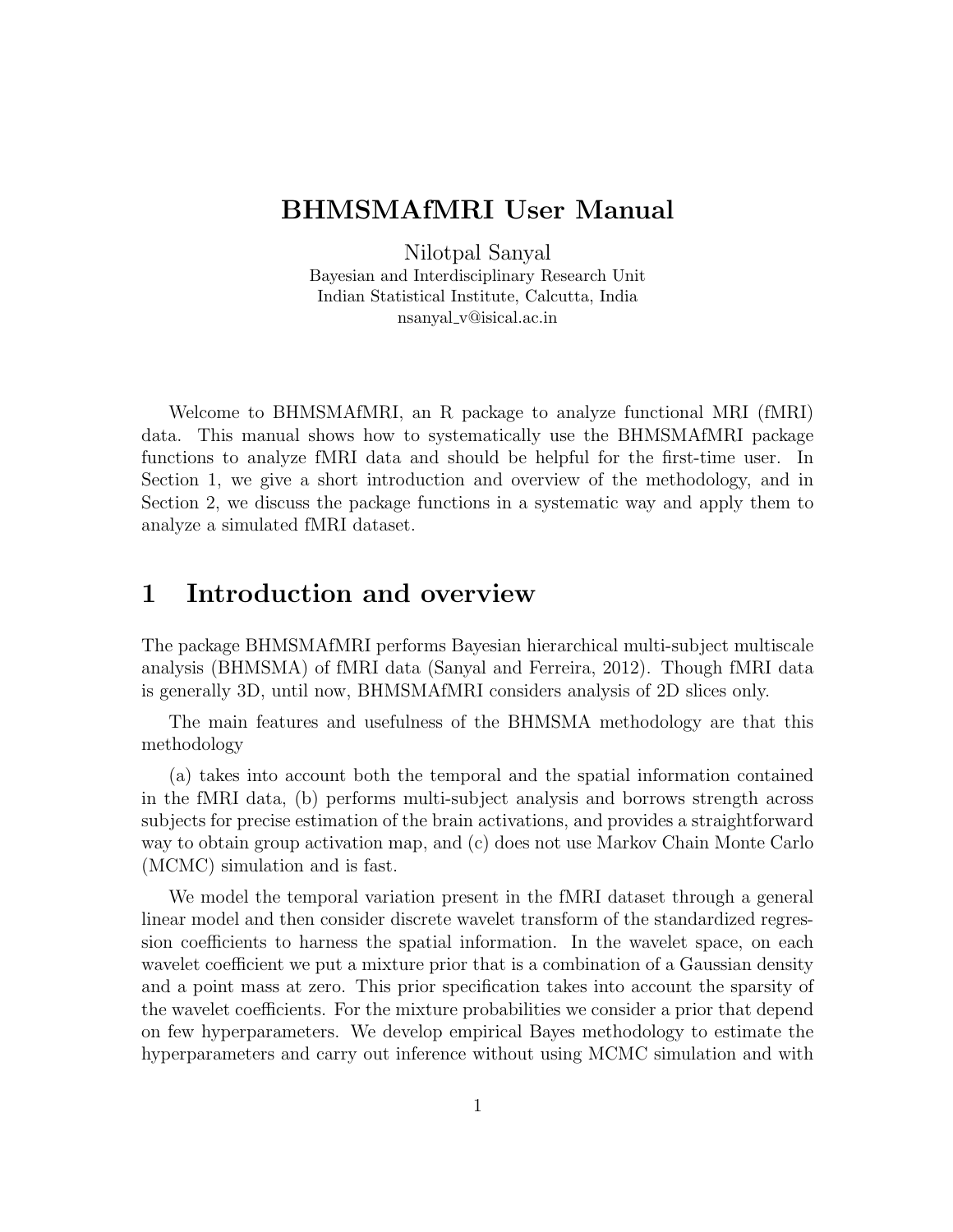approximation of one-dimensional integrals only. The use of mixture prior borrows strength across subjects. Finally, the posterior mean of the regression coefficients are obtained by using the posterior mean of the wavelet coefficients in the inverse discrete wavelet transform. Further, we use the average over subjects of the posterior wavelet coefficients in the inverse discrete wavelet transform to obtain posterior group image of the regression coefficients. For posterior uncertainty assessment we develop a simulation-based method for the computation of the posterior variance of the regression coefficients.

The BHMSMAfMRI package fits our model to the fMRI data and provides the estimates of the hyperparameters of the BHMSMA methodology along with their standard error estimates, the posterior mean of the wavelet coefficients, the posterior mean of the regression coefficients, samples from the posterior distribution of the regression coefficients, and the posterior group image of the regression coefficients. The posterior samples, in turn, can be used to compute the estimates of posterior standard deviation and posterior probability maps. In addition, when the true signal is available, the package provides mean squared error (MSE).

# 2 Using the package functions with examples

In this section we illustrate the use of the package functions. We assume that prior to applying our methodology, the fMRI data have been preprocessed for necessary corrections like realignment or motion correction, slice-timing correction, coregistration with anatomical image and normalization. However, the data must not be spatially filtered before applying BHMSMA, because our approach is to include the spatial information into modeling instead of filtering it out. Preprocessing can be perfomed by using available softwares/packages like SPM (Friston et al., 2007), BrainVoyager (Goebel et al., 2006), AFNI (Cox, 1996), and FSL (Smith et al., 2004).

In the following subsections, we show the use of the package functions in a systematic way.

#### 2.1 Reading fMRI Data

The function *read.fmridata* can read fMRI data file(s) stored in ANALYZE format (.img/.hdr files), NIFTI format (.img/.hdr files or .nii files) or AFNI format (.BRIK/.HEAD files) within a directory. The reading of the fMRI data files is done using R package oro.nifti (?), which is loaded when BHMSMAfMRI package is loaded.

We have provided a simulated fMRI dataset within the BHMSMAfMRI package. For the purpose of illustration in this vignette, we consider this dataset. The simulated dataset contains data from 3 subjects. We will be analyzing data from a single axial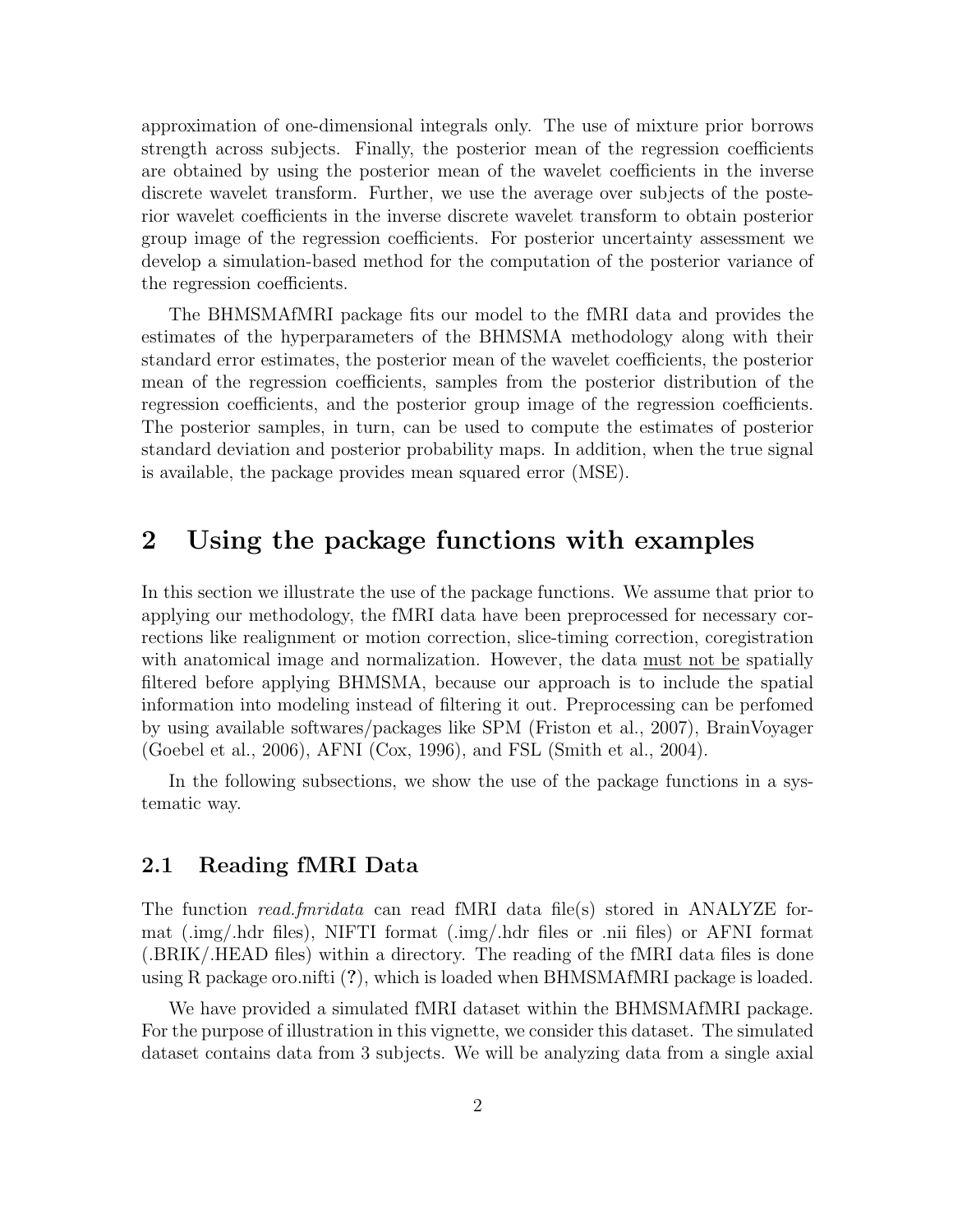slice. So, for brevity, we have provided only data from that slice in the simulated dataset. For each subject, we consider a time series of 9 noisy images of the slice of interest with image dimension  $32 \times 32$ . The following code illustrates, how the function read.fmridata can be used to read the data files from this simulated dataset. The simulated datset is extracted in the directory 'fmridata' within the R temporary folder.

```
fpath <- system.file("extdata", package="BHMSMAfMRI")
untar(paste0(fpath,"/fmridata.tar"), exdir=tempdir())
Data <- array(dim=c(3,32,32,9))
for(subject in 1:3)
{
 directory <- paste0(tempdir(),"/fmridata","/s0",subject,"/")
  a <- read.fmridata(directory, format="Analyze", prefix=paste0("s0",subject,"_t"),
 nimages=9, dim.image=c(32,32,1))
 Data[subject,,,] \leftarrow a[,,1,]
}
dim(a)
#[1] 32 32 1 9
```
The above code reads all the data files for all subjects into a 4D array Data. For each subject, the data are generated by adding Gaussian random noise to the true regression coefficient image with activation in three regions. The positions of two activation regions are varied across subject. The underlying design is taken to be a block design. The true regression coefficient images and the design matrix are also included in the package and can be read as follows.

```
data(fmridata)
names(fmridata)
#[1] "grid" "nsubject" "TrueCoeff" "DesignMatrix"
grid <- fmridata$grid
nsubject <- fmridata$nsubject
TrueCoeff <- fmridata$TrueCoeff
DesignMatrix <- fmridata$DesignMatrix
dim(TrueCoeff)
#[1] 3 32 32
dim(DesignMatrix)
#[1] 9 2
```
Specifically, now we have TrueCoeff, an array of dimension (3, 32, 32) containing the true regression coefficients, Data, an array of dimension (3, 32, 32, 9) containing time series of noisy observations for all the subjects and DesignMatrix, containing the design matrix used to generate the data. Note that, the R package neuRosim (Welvaert et al., 2011) can be used to generate fMRI data.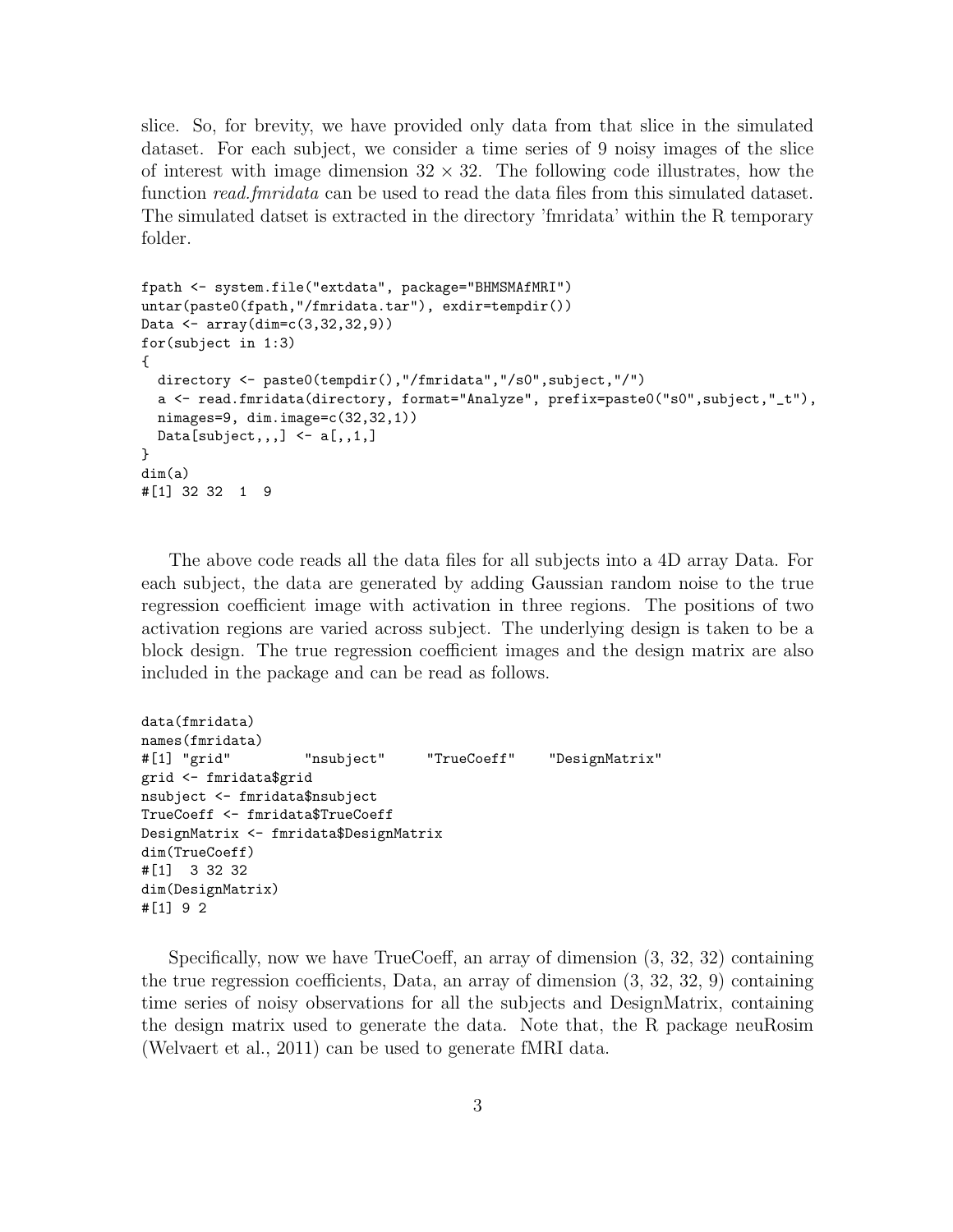

Figure 1: True regression coefficient images for the three subjects.

In Figure 1, let us look at the true regression coefficient images of the three subjects produced by the following code.

```
par(mfrow=c(1,3), cex=.2)for(subject in 1:3)
image(TrueCoeff[subject,,], main=paste0("Subject ",subject))
```
### 2.2 Temporal modeling through GLM

Now, we fit a general linear model to the time series of each voxel and obtain the estimated regression coefficients by using the function *qlmcoeff* as follows.

```
glmDat <- glmcoeff(nsubject, grid, Data, DesignMatrix)
names(glmDat)
#[1] "GLMCoeffStandardized" "GLMEstimatedSE"
dim(glmDat$GLMCoeffStandardized)
#[1] 3 32 32
dim(glmDat$GLMEstimatedSE)
#[1] 3 32 32
```


Figure 2: Estimated standardized regression coefficient images for the three subjects.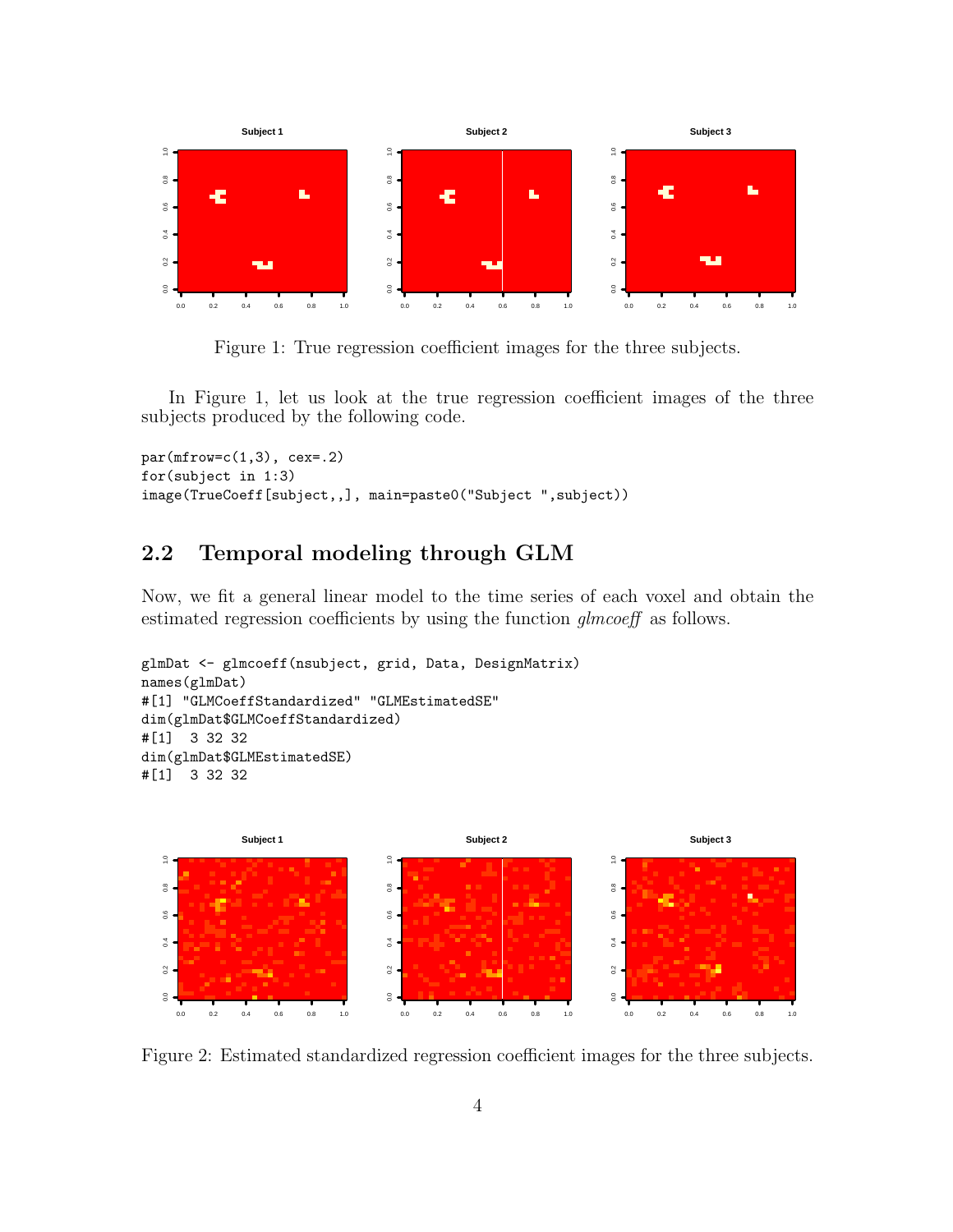The output glmDat contains the estimated standardized regression coefficients and their standard error estimates. Figure 2, obtained by the following code, shows the images of the estimated standardized regression coefficients for the three subjects.

```
par(mfrow=c(1,3), cex=.2)for(subject in 1:3)
image(abs(glmDat$GLMCoeffStandardized[subject,,]), col=heat.colors(8),zlim=c(0,max),
main=paste0("Subject ",subject))
```
#### 2.3 Wavelet transform of the GLM coefficients

Next, we apply the discrete wavelet transform to the standardized regression coefficient images of each subject. The wavelet transformation is performed by the help of the R package wavethresh (Nason, 2013), which is loaded when BHMSMAfMRI package is loaded.

The function *waveletcoeff* outputs the wavelet coefficients for all the subjects within a matrix. The following code illustrates the use of the function *waveletcoeff* and the output.

```
wavecoeff.glmDat <- waveletcoeff(nsubject, grid, glmDat$GLMCoeffStandardized,
            wave.family="DaubLeAsymm", filter.number=6, bc="periodic")
names(wavecoeff.glmDat)
#[1] "WaveletCoefficientMatrix"
dim(wavecoeff.glmDat$WaveletCoefficientMatrix)
#[1] 3 1023
```
In the wavelet transform, the user can choose the wavelet family (one of "DaubLeAsymm" and "DaubExPhase"), the number of vanishing moments (filter.number) and the boundary condition ("symmetric" or "periodic") to be applied. For fMRI data, we recommend the use of Daubechies least asymmetric wavelet transform ("DaubLeAsymm") with 6 vanishing moments and periodic boundary condition.

#### 2.4 Estimating the BHMSMA model hyperparameters

The BHMSMA model has six hyperparameters, which are estimated by their maximum likelihood estimates (MLEs) following an empirical Bayes approach. We can estimate the hyperparameters by performing multi-subject analysis or single subject analysis. In multi-subject analysis, the likelihood function of the hyperparameters is constructed over all subjects and maximized to obtain their estimates. In single subject analysis, for each subject, separate likelihood function of the hyperparameters is constructed and maximized. Hence, for single subject analysis, for each subject we obtain a set of estimates of the hyperparameters. Clearly, multi-subject analysis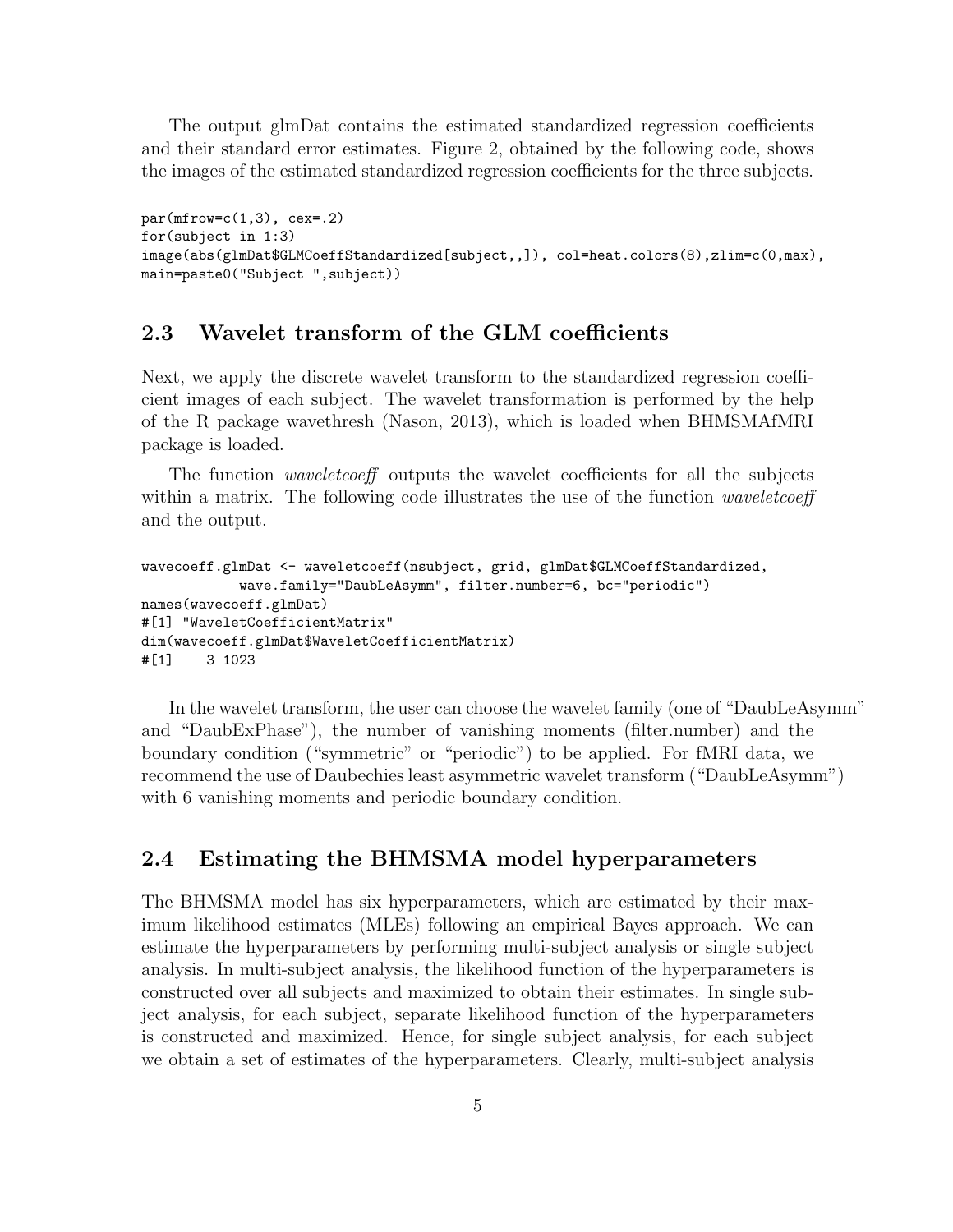benefits from being able to borrow strength across subjects and produces more precise estimates.

The function hyperparamest computes the hyperparameter estimates and their standard error estimates. The type of analysis must be specified as analysis="multi" or "single". The following code illustrates the use of the function hyperparamest and the output. The code may take some minutes to run.

```
hyparEst <- hyperparamest(nsubject, grid, wavecoeff.glmDat$WaveletCoefficientMatrix,
           analysis = "multi")
names(hyparEst)
#[1] "hyperparam" "hyperparamVar"
round(hyparEst$hyperparam,3)
#[1] 1.181 1.337 0.431 0.675 3.663 0.201
hyparEst$hyperparamVar
# [,1] [,2] [,3] [,4] [,5] [,6]
#[1,] 1.307551e-19 5.682199e-35 -4.577911e-36 -1.433021e-35 -1.945261e-34 -6.416180e-36
#[2,] 5.682199e-35 1.676239e-19 -2.332483e-35 -8.518254e-35 4.184757e-34 -1.210776e-35
#[3,] -4.577911e-36 -2.332483e-35 1.740835e-20 5.228802e-36 7.097862e-35 2.341133e-36
#[4,] -1.433021e-35 -8.518254e-35 5.228802e-36 4.264501e-20 -8.887361e-35 -7.328437e-36
#[5,] -1.945261e-34 4.184757e-34 7.097862e-35 -8.887361e-35 1.257300e-18 -3.316008e-36
#[6,] -6.416180e-36 -1.210776e-35 2.341133e-36 -7.328437e-36 -3.316008e-36 3.799562e-21
```
From the hyperparameter estimates, we can compute the estimates of  $a_{kl}$ ,  $b_{kl}$  and  $c_{kl}$  (Sanyal and Ferreira, 2012) for all levels as follows.

```
a.kl <- hyparEst$hyperparam[1] * 2^(-hyparEst$hyperparam[2] * (0:4))
b.kl <- hyparEst$hyperparam[3] * 2^(-hyparEst$hyperparam[4] * (0:4))
c.kl <- hyparEst$hyperparam[5] * 2^(-hyparEst$hyperparam[6] * (0:4))
round(a.kl,3)
#[1] 1.181 0.467 0.185 0.073 0.029
round(b.k1,3)#[1] 0.431 0.270 0.169 0.106 0.066
round(c.k1,3)#[1] 3.663 3.186 2.771 2.410 2.096
```
## 2.5 Computing posterior distribution of the wavelet coefficients

Given the values of the hyperparameters, the marginal posterior distribution of the wavelet coefficients is a mixture of a Gaussian and a point mass at zero with mixture probabilities  $\bar{p}_{iklj}$ . The BHMSMA methodology computes  $\bar{p}_{iklj}$  values using Newton-Cotes numerical integration method. The function *pikljbar* computes the values  $\bar{p}_{iklj}$ for all subjects and returns as a matrix. The type of analysis must be specified. The following code illustrates its use. The code may take a few minutes to run.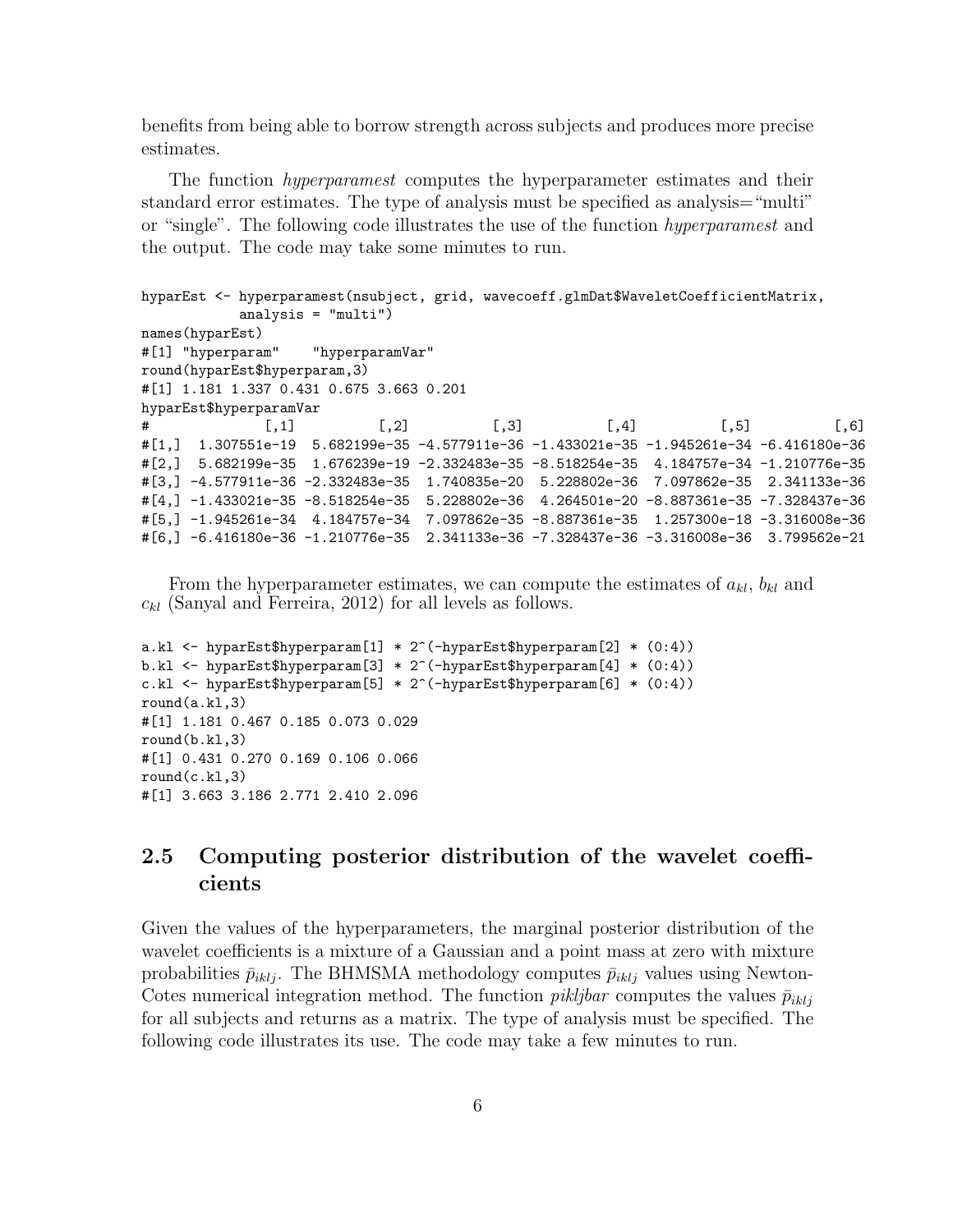```
pklj.bar <- pikljbar(nsubject, grid, wavecoeff.glmDat$WaveletCoefficientMatrix,
            hyparEst$hyperparam, analysis = "multi")
names(pklj.bar)
#[1] "pklj.bar"
dim(pklj.bar$pklj.bar)
#[1] 3 1023
round(pklj.bar$pklj.bar[1,1:20],4)
# [1] 0.9958 0.9739 0.9835 0.8423 0.8931 0.8522 0.8961 0.8416 0.9996 0.9773 0.9742
#[12] 0.9270 0.9927 0.9806 0.9962 0.4423 0.7358 0.7764 0.2933 0.3426
```
Once  $\bar{p}_{iklj}$  values are obtained, the marginal posterior distribution of the wavelet coefficients are entirely known. With the hyperparameter estimates and the  $\bar{p}_{ikli}$ values, the function postwaveletcoeff computes the posterior mean and the posterior median of the wavelet coefficients. The type of analysis must be mentioned. The following code shows its use.

```
postwavelet <- postwaveletcoeff(nsubject, grid, wavecoeff.glmDat$WaveletCoefficientMatrix,
           hyparEst$hyperparam, pklj.bar = pklj.bar$pklj.bar,
           analysis = "multi")
names(postwavelet)
#[1] "PostMeanWaveletCoeff" "PostMedianWaveletCoeff"
dim(postwavelet$PostMeanWaveletCoeff)
#[1] 3 1023
dim(postwavelet$PostMedianWaveletCoeff)
#[1] 3 1023
```
#### 2.6 Computing posterior mean of the regression coefficients

Given the posterior mean of the wavelet coefficients, the function *postglmcoeff* can be used to obtain the posterior means of the regression coefficients. The following code shows its use.

```
postglm <- postglmcoeff(nsubject, grid, glmDat$GLMCoeffStandardized,
           postwavelet$PostMeanWaveletCoeff, wave.family="DaubLeAsymm",
             filter.number=6, bc="periodic")
names(postglm)
#[1] "GLMcoeffposterior"
dim(postglm$GLMcoeffposterior)
#[1] 3 32 32
```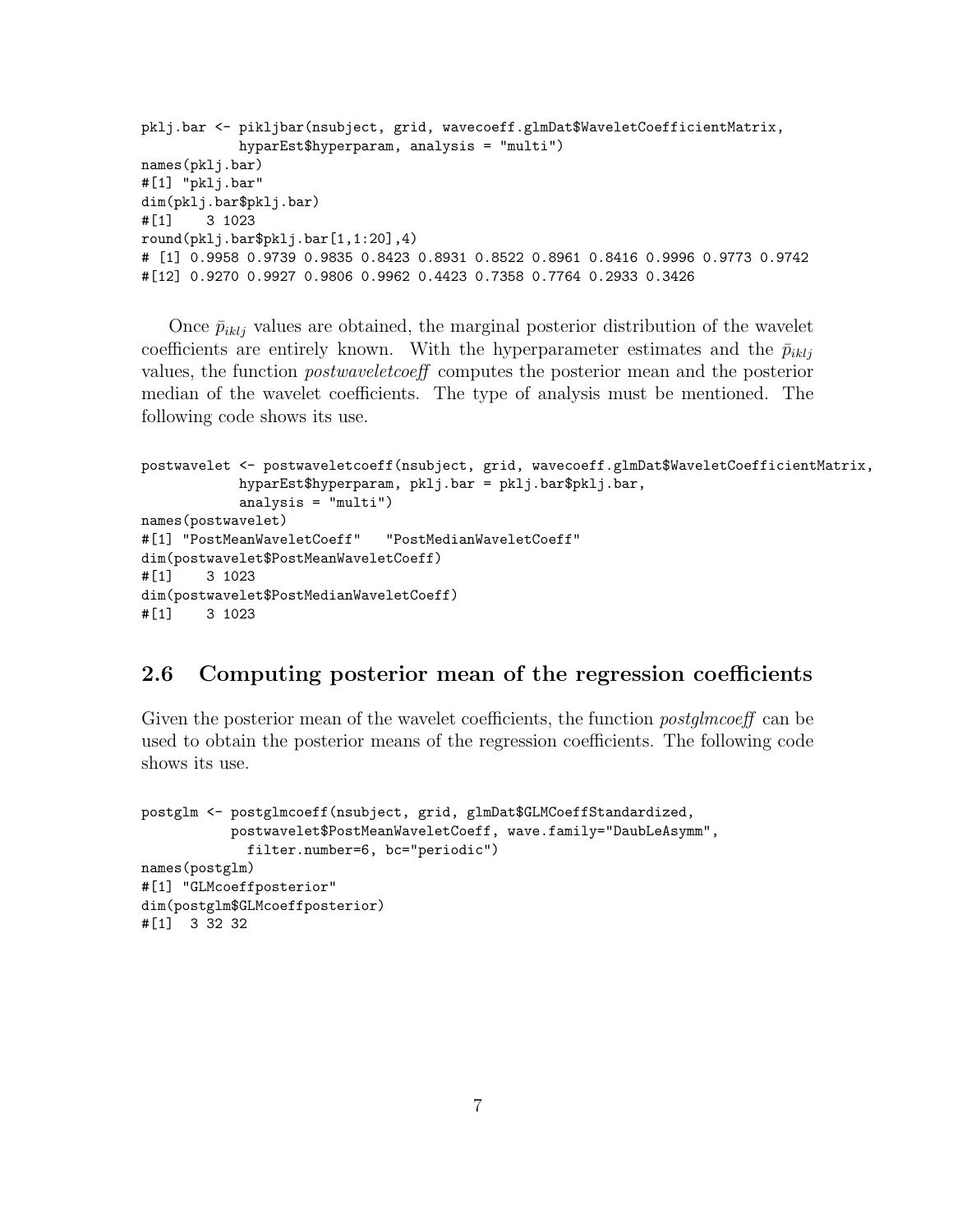

Figure 3: Posterior standardized regression coefficient images for the three subjects obtained by BHMSMA.

Figure 3, obtained by the following code, shows the images of the posterior standardized regression coefficients for the three subjects.

```
par(mfrow=c(1,3), cex=.2)for(subject in 1:3)
image(abs(postglm$GLMcoeffposterior[subject,,]), col=heat.colors(8),zlim=c(0,max),
main=paste0("Subject ",subject))
```
As the true coefficients are known, we can compute the mean squared error (MSE) using the following code.

```
MSE \leftarrow c()for (i in 1:nsubject)
 MSE[i] \leq sum((as.vector(TrueCoeff[i,,])/glmDat$GLMEstimatedSE[i,,])
                                - as.vector(postglm$GLMcoeffposterior[i,,]))^2)
round(MSE,3)
#[1] 301.127 257.521 287.048
```
In Sanyal and Ferreira (2012), we show that our multi-subject methodology performs better than some existing methodologies in terms of MSE.

### 2.7 The function BHMSMA

All the above stages beginning from obtaining the estimated regression coefficients by fitting GLM to obtaining the posterior regression coefficients are combined within the function BHMSMA. The use of the function BHMSMA and its output are shown in the code below. The type of analysis must be mentioned.

| BHMSMAoutput.multi <- BHMSMA ( nsubject, grid, Data, DesignMatrix, TrueCoeff, |                                   |                            |
|-------------------------------------------------------------------------------|-----------------------------------|----------------------------|
|                                                                               | analysis="multi", saveplot=FALSE) |                            |
| names (BHMSMA output.multi)                                                   |                                   |                            |
| #[1] "GLMCoeffStandardized"                                                   | "GLMEstimatedSE"                  | "WaveletCoefficientMatrix" |
| $\#[4]$ "hyperparam"                                                          | "hyperparamVar"                   | "pklj.bar"                 |
| #[7] "PostMeanWaveletCoeff"                                                   | "GLMcoeffposterior"               | "MSE"                      |

Note that, when the true coefficients are available, the function *BHMSMA* returns the mean squared errors (MSEs) for all the subjects.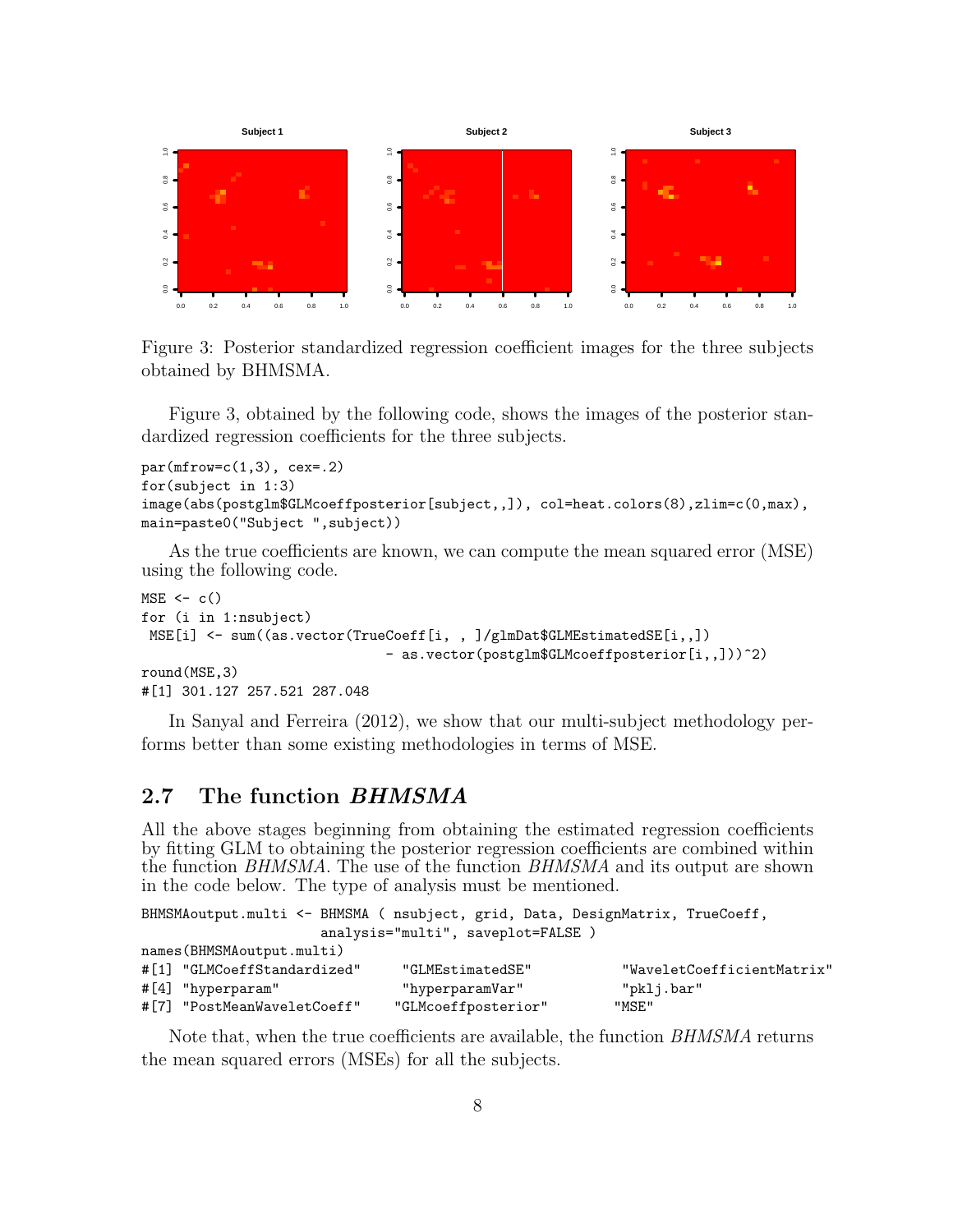#### 2.8 Posterior simulation and uncertainty estimation

In order to simulate observations from the posterior distribution of the regression coefficients, the function postsamples can be used. The type of analysis must be mentioned. The code below shows its use.

```
Postsamples <- postsamples( nsample=50, nsubject, grid, glmDat$GLMCoeffStandardized,
                 wavecoeff.glmDat$WaveletCoefficientMatrix, hyparEst$hyperparam,
                pklj.bar$pklj.bar, analysis="multi")
names(Postsamples)
#[1] "samples" "postdiscovery"
dim(Postsamples$samples)
#[1] 3 32 32 50
dim(Postsamples$postdiscovery)
#[1] 3 32 32
```
The argument nsample denotes the number of samples to be drawn. We can see postsamples returns the posterior samples and the probabilities of posterior discovery (Morris et al., 2011) for all the subjects. Figure 4, obtained by the following code, shows the posterior discovery images based on the above 50 samples for the three subjects.

```
par(mfrow=c(1,3), cex=.2)for(subject in 1:3)
image(Postsamples$postdiscovery[subject,,], main=paste0("Subject ",subject))
```


Figure 4: Posterior discovery images for the three subjects.

From the posterior samples, the posterior standard deviations of the regression coefficients can be computed as follows.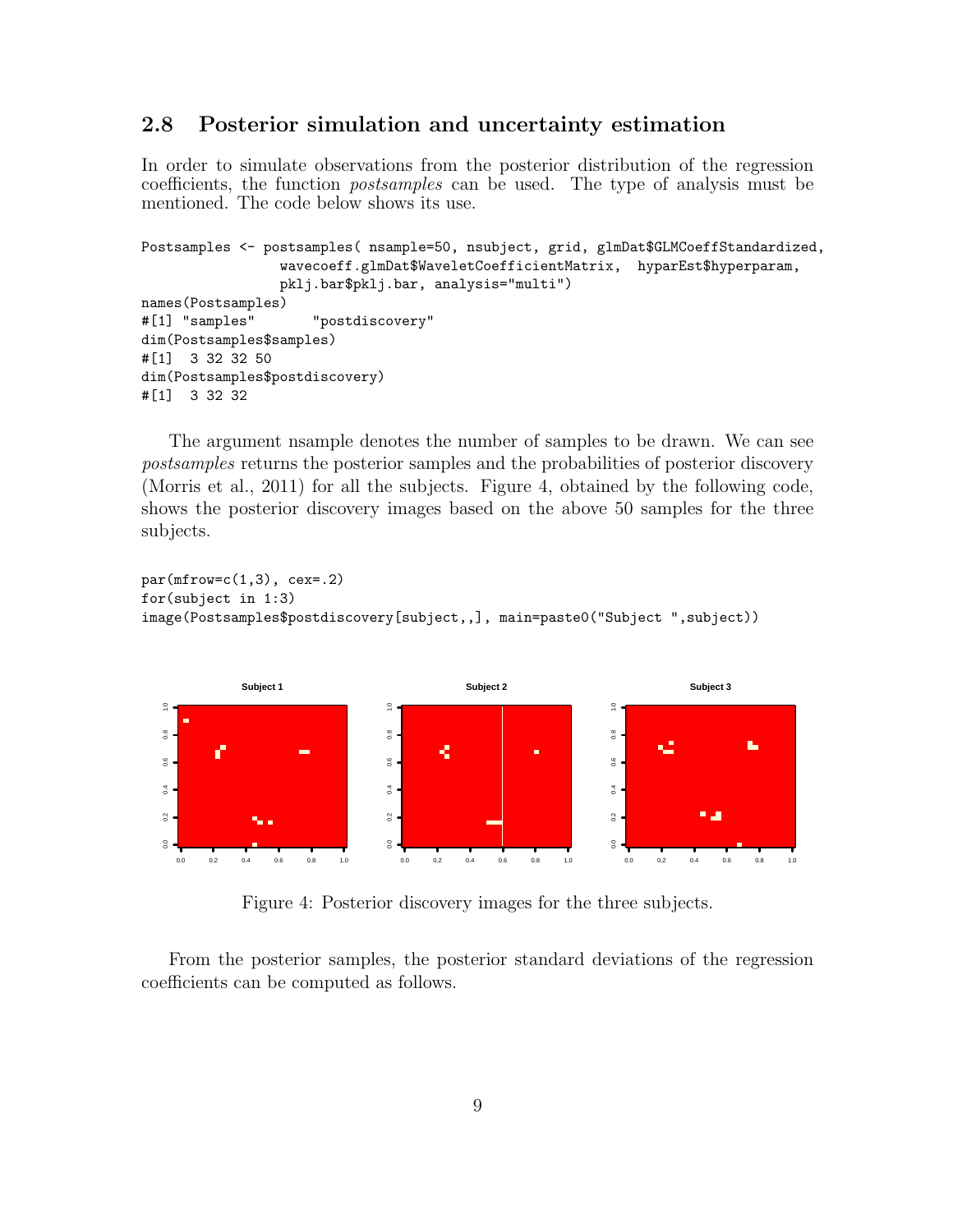```
postsd <- array(dim=c(nsubject,grid,grid))
for(subject in 1:nsubject)
postsd[subject,,] <- apply(Postsamples$samples[subject,,,], 1:2, sd)
round(postsd[1,1:5,1:5],3)
# [,1] [,2] [,3] [,4] [,5]
#[1,] 0.560 0.454 0.526 0.732 0.553
#[2,] 0.736 0.704 0.565 0.722 0.623
#[3,] 0.914 0.589 0.311 0.410 0.489
#[4,] 0.735 0.572 0.493 0.505 0.560
#[5,] 0.815 0.598 0.759 0.640 0.696
```
## 2.9 Posterior group image

Posterior group coefficients can be obtained by using the function *postgroupcoeff* as follows.

```
postgroup <- postgroupcoeff( nsubject, grid, glmDat$GLMCoeffStandardized,
            postwavelet$PostMeanWaveletCoeff)
names(postgroup)
#[1] "groupcoeff"
dim(postgroup$groupcoeff)
#[1] 32 32
```
Figure 5, obtained by the following code, shows the posterior group coefficient image for the simulated dataset.

```
image(abs(postgroup$groupcoeff),col=heat.colors(8),zlim=c(0,max))
```


Figure 5: Posterior group regression coefficient image.